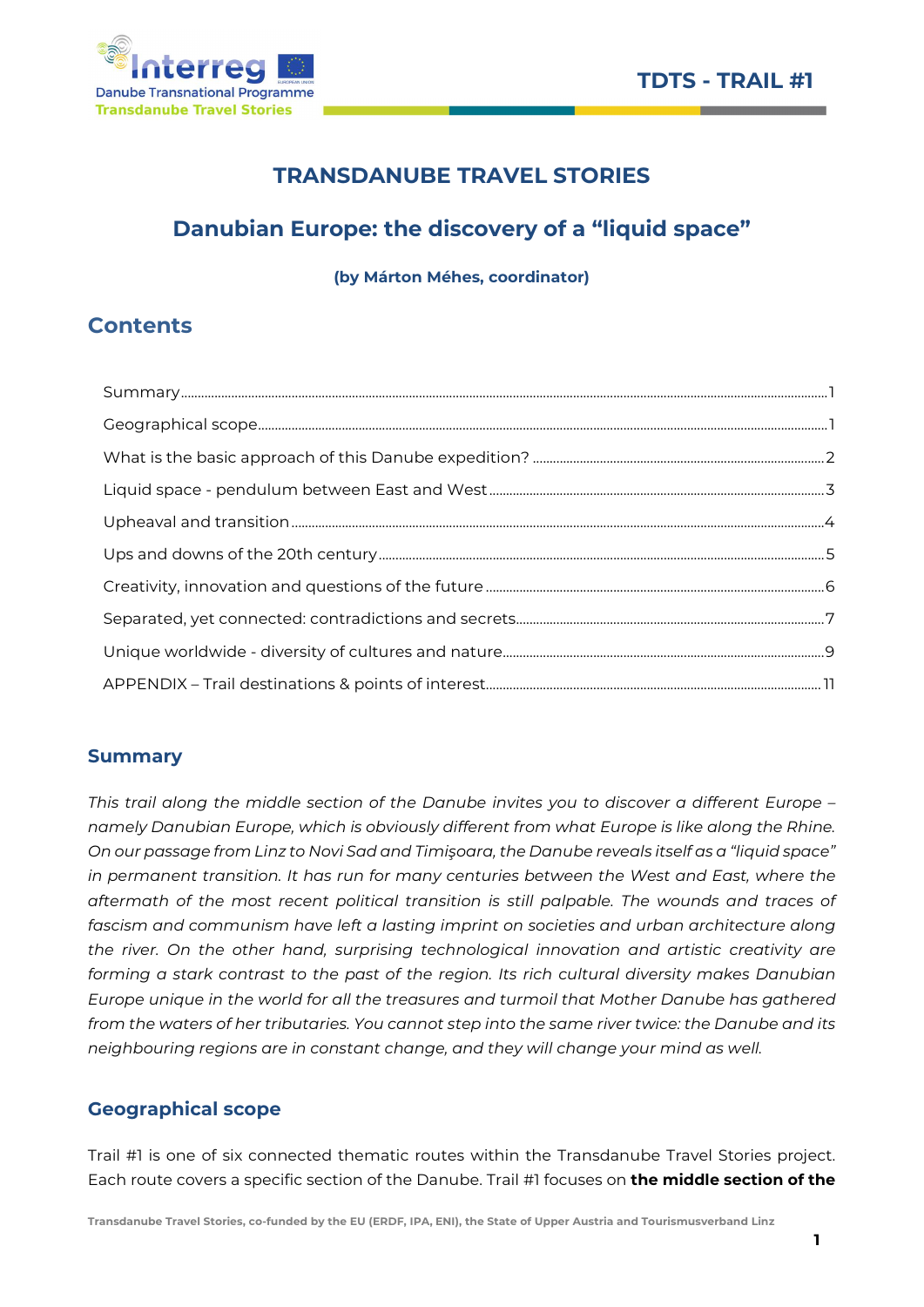

river, with destinations and points of interest (POI) in Austria, Slovakia, Hungary and Croatia, and side glances to the European Capitals of Culture, Novi Sad in Serbia and Timișoara in Romania.

## What is the basic approach of this Danube expedition?

It is impossible to understand the whole of Europe without a deeper understanding of – and the desire to explore and grasp – Danubian Europe, or the Danube region, for that matter. Recently, the need for a new narrative of Europe has been on everyone's lips. This narrative is necessary to re-ignite people's excitement about Europe. It is plain to see that there are certain differences between the western and eastern halves of the continent, and understanding these differences is further complicated by the fact that the transition between these two parts is no longer marked by a physical border (unlike 32 years ago). Instead, boundaries in the Danube region are fluid. So far, so good. But hand on heart, can you put your finger on the differences? Are you familiar with the local conditions in different places? Can you join the dots between increasingly clichéd descriptions? Do you know the questions and concerns of locals? Do you know when, and how, they celebrate successes, and what makes them happy?

The history of Danubian Europe is the starting point for a multi-day expedition to what is probably the most famous river in Europe. The goal of the journey is to answer the question of how Europe came to be so many-faceted along the Danube. We want to understand how the people living on its shores think, see, feel and taste. We want to grasp and internalise Danubian Europe. We want to find concrete evidence of the specific character of Danubian Europe: concrete places, events, people, and stories. We shall immerse ourselves in seemingly familiar cities and landscapes that will turn out to be completely new and unfamiliar. We shall be tracing stories to their roots and be looking for hidden places. We shall learn first-hand from people along the Danube why they have different views from, say, people on the Rhine. We shall let ourselves get carried away by the river.

This trail *invites* participants to discover a different Europe – Danubian Europe, that is, which is obviously different from the rest of Europe, since it's a "liquid space". The main question of the expedition is: What makes the difference? What kind of evidence is there of a different, Danubian Europe? The **main goal** of the expedition is to identify and discover specific features of this "liquid space". The **methodolody** is to find hidden places and background stories, to meet local people (witnesses of the past, contemporary artists, etc.), to taste diversity (not only in terms of food and drink), to think, sense, perceive, taste, and touch. The expected **outcome** is not just to acquire knowledge, but to better understand Danubian Europe. The trail is sure to change the mindset of fellow travellers, who are expected to overcome chlichés and grasp broader connections and structures.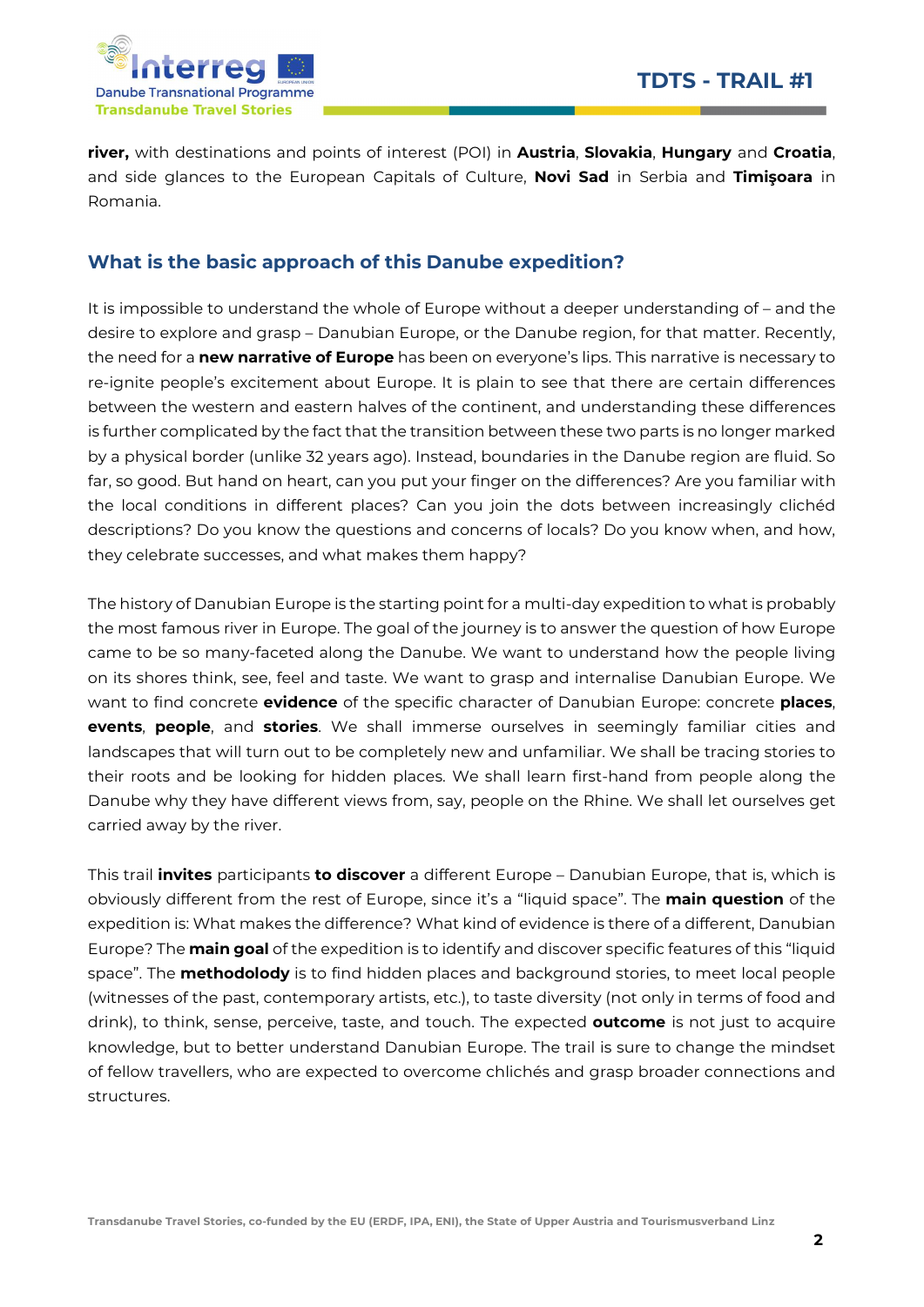

#### The liquid space – a pendulum between East and West

Danubian Europe has a particular characteristic that has evolved and manifested itself for centuries: the (middle) Danube region oscillates like a **pendulum,** or **ferry**, between the powers and influences of the West (Christianity, Euro-Atlantic partnership, etc.) and the East (Ottoman Empire, Soviet Union, etc.), thus forming a fluid boundary, or "liquid space", as it were, between East and West.

But how does this oscillation make itself felt today? On our trip, we will be visiting Esztergom in Hungary, for example. This small town with its huge, domed basilica sits enthroned right by the river and is a holy place for Hungarians. This is where the first Hungarian king and founder of the state, Stephen I, was born and coronated, which reflects the deliberate decision of the Hungarians, whose roots were in the East, to adopt the Western, Christian culture. A few centuries later, the country was torn into three parts: two thirds were occupied by the Ottoman Empire, so the pendulum swung back towards the Orient; mosques still standing in Pécs and the remains of Turkish baths in Budapest bear witness to this development.

Around 1989, Hungary made a U-turn and chose to adopt the Western liberal-democratic world order. Today, almost all countries in the region are members of the EU. To better understand some of the current debates within the EU, one must understand the chequered history of the Danube basin. Hungary is an example of the region's centuries-long wavering between East and West, which arguably started when King Stephen chose to embrace Christianity.

This wavering, or oscillating between two riverbanks (the Hungarian poet Endre Ady has described Hungary as a "ferry country") continues to this day, and can be found in almost all countries in the region. Just think of the heated European debates about the influence of Russia and China in Bulgaria, Serbia and Hungary. Strategic investments such as the expansion of the Paks nuclear power plant on the Danube are being made with massive Russian participation, while China is building a new high-speed railway line between Belgrade and Budapest, and Turkey is investing in culture and education projects in the Muslim-majority part of Bosnia and Herzegovina.

This complex and highly emotionally moving narrative is a history of movement, because people in the region have been in constant motion for centuries, whether by choice or not (consider immigration, settlement, exodus, flight, expulsion, land grabs, population exchange, emigration, guest labour, etc.). This movement, or transfer, has sometimes taken place from West to East (e.g. Danube Swabians, Saxons), and at other times in the reverse direction (e.g. guest workers from former Yugoslavia to Austria and Germany), like a pendulum, or ferry, and continues to exist today. In the last two to three decades, this movement has been reflected in phenomena like the "brain drain" from East to West (e.g. doctors, computer scientists), as well as Western investment and company foundations in the East (car factories, technology companies, etc.). Both types of transfer contribute to innovation in the destination countries.

Regarded as a body of water, the Danube is the sum of its tributaries, which feed on other tributaries, streams and channels. Composed of countless sources in every nook and corner of Europe, this unique mixture of waters travels on to the sea, mostly calmly, but sometimes raging. The great diversity, knowledge, joy, sorrow and history of so many peoples, generations, cultures,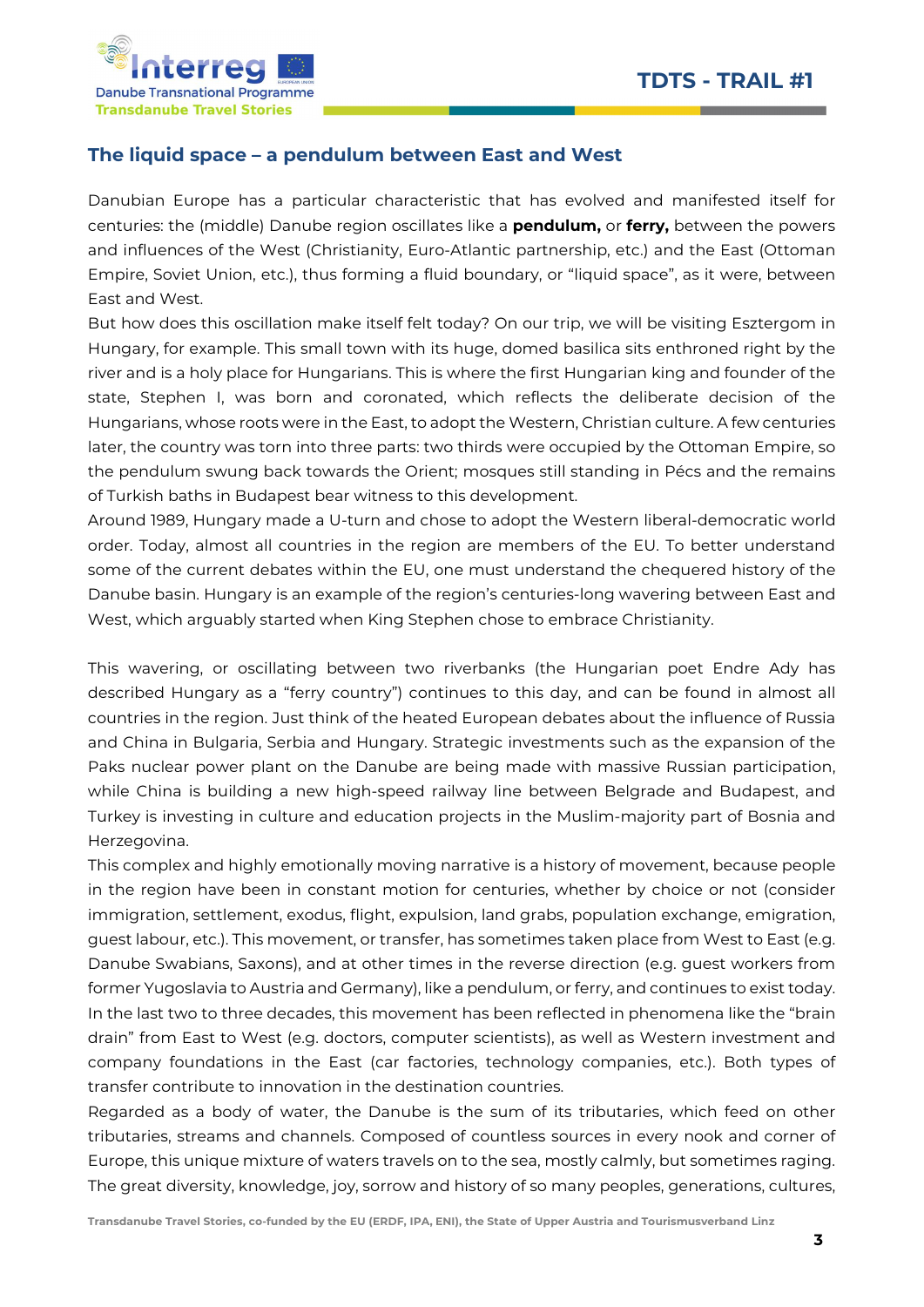

languages, cities and landscapes – in short: the fluidity of this liquid space – is the (other) Europe that we want to discover!

# Upheaval and transition

It has been 32 years since the decades-long **political division of Europe** into a democratic West and a repressive, communist East came to an end. Most of the countries of the former Eastern bloc are now members of the EU and NATO; many of them belong to the Schengen Area, and some have already introduced the euro as a currency. These results of the European unification process are undoubtedly a cause for celebration. To put it briefly: the last major transformation - the fall of the communist regimes and the transition to a new, democratic world - is formally as good as complete. However, the individual and collective transition in people's minds has not kept up with this rapid development, resulting partly in disillusionment and deeply divided societies.

But Danubian Europe has also seen another kind of constant change: one gets the impression that neither the societies nor the cities ever come to rest. Everything is being restructured, reorganised, and rebuilt. Cities like Győr, Budapest, Novi Sad or Timişoara are now totally different from what they were like 20 or 30 years ago. Another, particularly vivid example of systematic social-urban change is a Danubian city that isn't located anywhere near the former Iron Curtain: Linz. The capital of Upper Austria stands as an example of several cities along the Danube that are reinventing themselves with the help of culture.

Linz was once regarded merely as a city on the A1 motorway that you pass on the route from Vienna to Salzburg (without stopping over). It was the city of the voestalpine steelworks, an industrial city that didn't really have much to offer apart from dust. In addition, there was another serious image problem: Linz had once been the favourite city of the Führer, who wanted to make it the "Cultural Capital of Europe" and declared himself its "patron" immediately after the Anschluss in 1938. Yet in spite of this historical burden, it was far from clear that Linz would even want to change, since many would have preferred to simply forget the past. Ultimately Linz did indeed become the European Capital of Culture – albeit, fortunately, under completely different auspices - and was given the chance to tell its story to the whole of Europe: the event was opened with the exhibition "Cultural Capital of the Führer", which caused quite a stir among inhabitants.

Today, the Danube embankment in Linz stands for innovation, creativity and networking in the Danube region, but also for the great historical contrasts and contradictions that make the region so unique. Located right on the embankment, the Lentos Kunstmuseum and the Ars Electronica Center epitomise this new profile of the city.

Leaving Linz, we realise that the city has indeed changed, and so has our view. Linz is the perfect prelude to our European expedition on the Danube: we need to take a closer, different look at Europe if we are to better understand the European nature on the Danube from Linz to Timişoara! No wonder that many cities in the region take their cues from Linz today - especially the European Capitals of Culture and the candidate cities. Linz has become an example of a deliberate, successful, continuous transformation.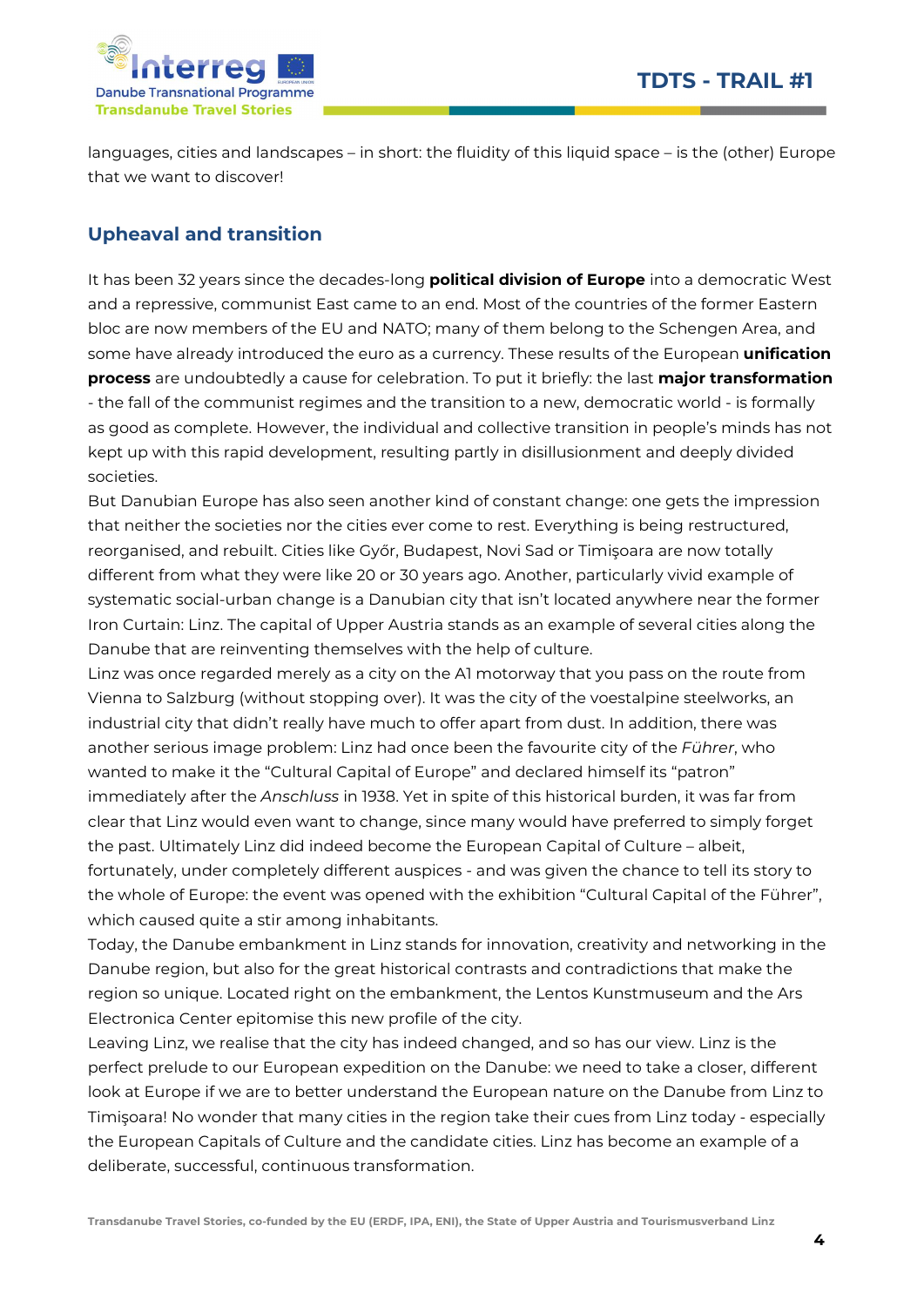



#### Ups and downs of the 20th century

Europe's fate has always been decided on the river Danube. To put it another way: if past events had materialised somewhere else or differently, Europe would be a different continent today. Europe's history in this region has always moved between heavy blows of fate and glorious moments (with upheavals, turnarounds, revolutions, battles, etc.), whose repercussions can still be felt today. Despite all the heroic deeds and the love of freedom, however, there is an aftertaste of a predominantly **tragic history** which has left us with a few traumas and quite a few corpses, as the Czech author Jaroslav Rudiš has argued in his novel "Winterberg's Last Journey", describing Central Europe as a battlefield and morgue. Moreover, Europe's self-perception tends to be a negative one. It is sometimes diluted with (self-)irony and sarcasm, but isn't completely resolved, alas.

Especially the events of the 20th century have left deep scars that many people and societies along the Danube are unable to deal with. Fascism and communism have blurred the lines between perpetrators and victims in an unfortunate way; too many people are still personally affected today, while political parties try to make political capital out of past events.

An absolute highlight of the 20th century awaits us on the so-called Iron Curtain Trail EuroVelo 13, Europe's cycle route along the former "Iron Curtain": the site of the so-called "Pan-European Picnic" of 1989 is easily accessible from the Danube on an e-bike. This place near the town of Sopron is on the list of European Heritage Sites and commemorates one of the most exciting moments in Europe's annus mirabilis, the turning point in the historical transition process that brought an end to the communist regimes in Central and Eastern Europe. On 19 August 1989, the Paneuropean Union, Eastern Bloc oppositionists and the Hungarian Democratic Forum organised a peace demonstration, the Pan-European Picnic, at the Austrian-Hungarian border north of Sopron. The "picnic" was held under the patronage of Austria-Hungary's last crown prince, Otto von Habsburg, and the author György Konrád – the latter under the protective hand of the Hungarian chief reformist and Minister of State, Imre Pozsgay. During the event, a gate in the border fence was to be symbolically opened for one hour. Participation in the event had been heavily advertised, including among GDR refugees stuck in Budapest, who had imagined their onward journey to the West to be too easy. They had come by the thousands, and when the gate was opened, almost 700 of them pushed across to the Austrian side without encountering any significant resistance. In the days that followed, border controls were tightened, but three weeks later, on 11 September, they were opened to GDR citizens without restriction.

On our journey of discovery through Danubian Europe, we will also encounter many places of 20th-century horrors. Examples include Mauthausen near Linz, or the lesser-known, circular Star Fortress in Komárom, Hungary, an imposing 16th- and 19th-century structure that served as a collection camp for Hungarian Romani deported in late 1944. The Star Fortress is a sad witness of the Europe-wide Roma Holocaust, which has been ignored for far too long: a large part of Romani deported from western Hungary was herded by Hungarian Arrow Crossers into the Star Fortress in Komárom in November and December 1944, where many of them starved or froze to death, while others were murdered by guards. In total, about eight to ten thousand internees from various ethnic groups, including prisoners of war, Hungarian Romani, Jews and political prisoners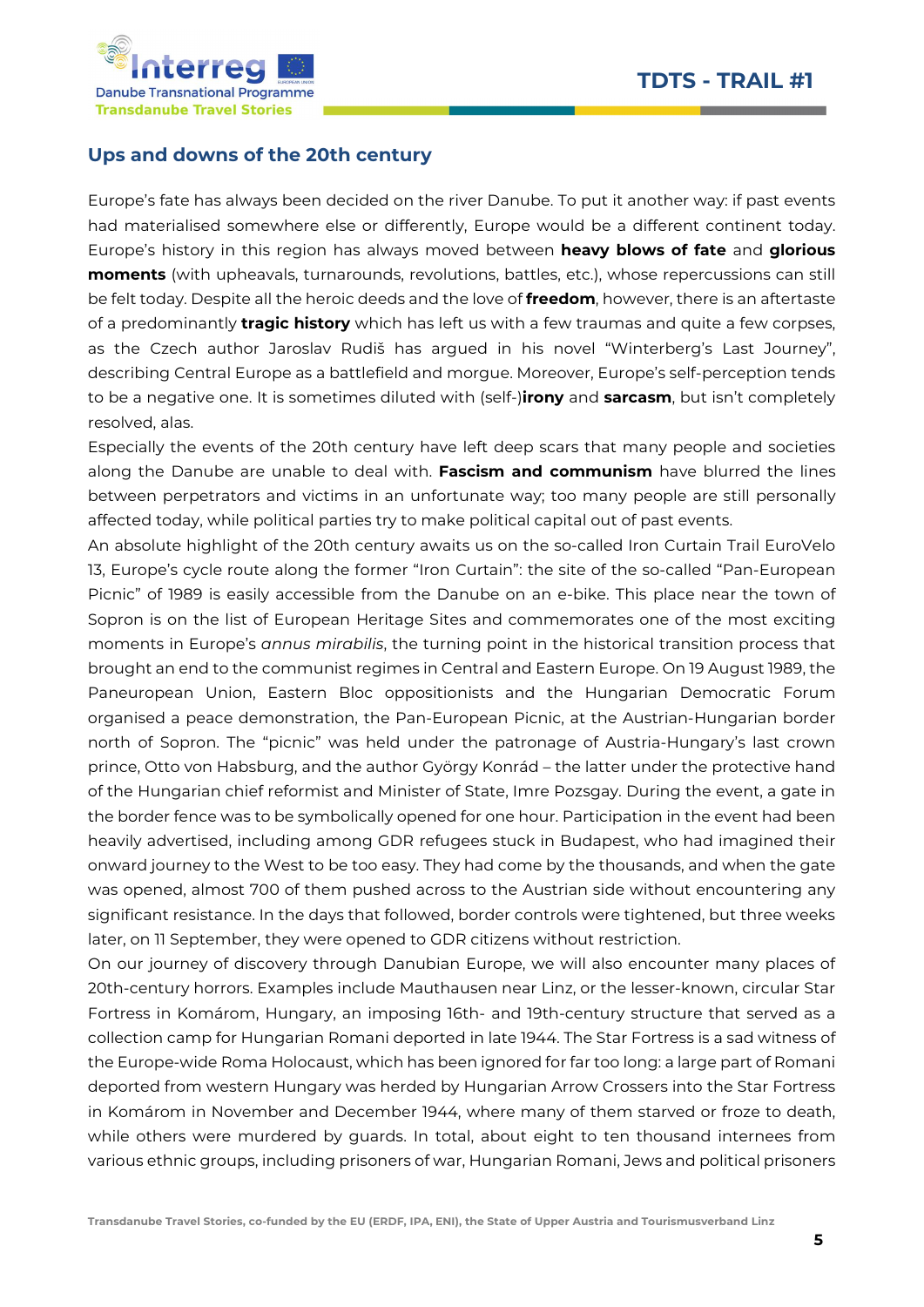

-

were held at the Komárom fortress in late 1944. The majority were then sent to various concentration camps in the "Third Reich".<sup>1</sup>

A systematic reappraisal of history has been neglected in most countries in the region during the past 30 years. The transition was too fast, the change too unexpected and sometimes unpredictable. But even today, most countries are still sluggish and inconsistent in their assessment of their role in history. In countries like Hungary, the transition from communism to democracy was a fluid one: in many cases, the old regimes supported the transition or even contributed to it. As a matter of fact, the supposedly orderly transition without bloodshed caused deep psychological wounds in society which become visible in the present political disunity.

A special discovery tour of Budapest is recommended to those who want to better understand the region's struggle with its own history: a look at their monuments and memorials illustrates the Hungarians' self-image and view of the past, as well as their social discourse and controversies. Possible stopovers on this memorial tour include: the Memorial of National Unity (Trianon Monument of 2020 commemorating the 100th anniversary of the 1920 Treaty of Trianon); the Memorial for Victims of the German Occupation (a controversial monument to the victims of the German occupation, inaugurated in 2014 on Budapest's Szabadság tér, or Liberty Square)<sup>2</sup>; the **Shoes on the Danube Bank** (a much-noted memorial on the Danube bank commemorating the pogroms against Jews towards the end of World War II); the **House of Terror** (historical museum designed as a memorial site to juxtapose fascist rule and communist dictatorship); the Central Monument of the 1956 Hungarian Revolution and War of Independence (contemporary installation erected to commemorate the 50th anniversary of the revolution); the **Memento Park** (where Marx, Engels, Lenin and many Soviet soldiers are gathered in an ironic postmodern presentation).

#### Creativity, innovation and the questions of the future

The Danube is the only river in the world whose kilometres are counted from the mouth, rather that the source. That is why its zero-kilometre stone isn't in the Black Forest, but on the Black Sea coast. Because it was impossible to agree on a point in the headwaters, the Danube was "turned around", as it were. There is always a way – this is the "Danubian" philosophy of life, a source of creativity and innovation in Danubian Europe. But the expedition will show that this spirit of renewal has long been more than the clichéd folkloristic notion of the cunning Eastern European. Today, the thriving region is a cradle of cutting-edge technologies, start-ups, design studios, creative industries and inventions, as its changeful history turns out to be a source of creative solutions. The expedition will also reveal a surprising amount of innovation and creativity in technology, in the arts, or simply in everyday life. Greater Bratislava, Győr, Esztergom and Kecskemét no longer only build cars, but are also accumulating know-how in adjoining colleges and universities. Novi Sad is a centre of the international gaming industry, of computer sciences and creative industries. As mentioned before, Linz has become a hub for futurologists who address questions of technology, innovation and art at the annual Ars Electronica Festival. Contemporary art is ubiquitous in this city, which aims high with the help of culture: for example,

<sup>1</sup> Source: http://konfliktuskutato.hu/index.php?option=com\_maps&view=map&event\_id=344&tmpl=itr&Itemid=195 <sup>2</sup> Source: https://memorialmuseums.org/staettens/druck/1567

Transdanube Travel Stories, co-funded by the EU (ERDF, IPA, ENI), the State of Upper Austria and Tourismusverband Linz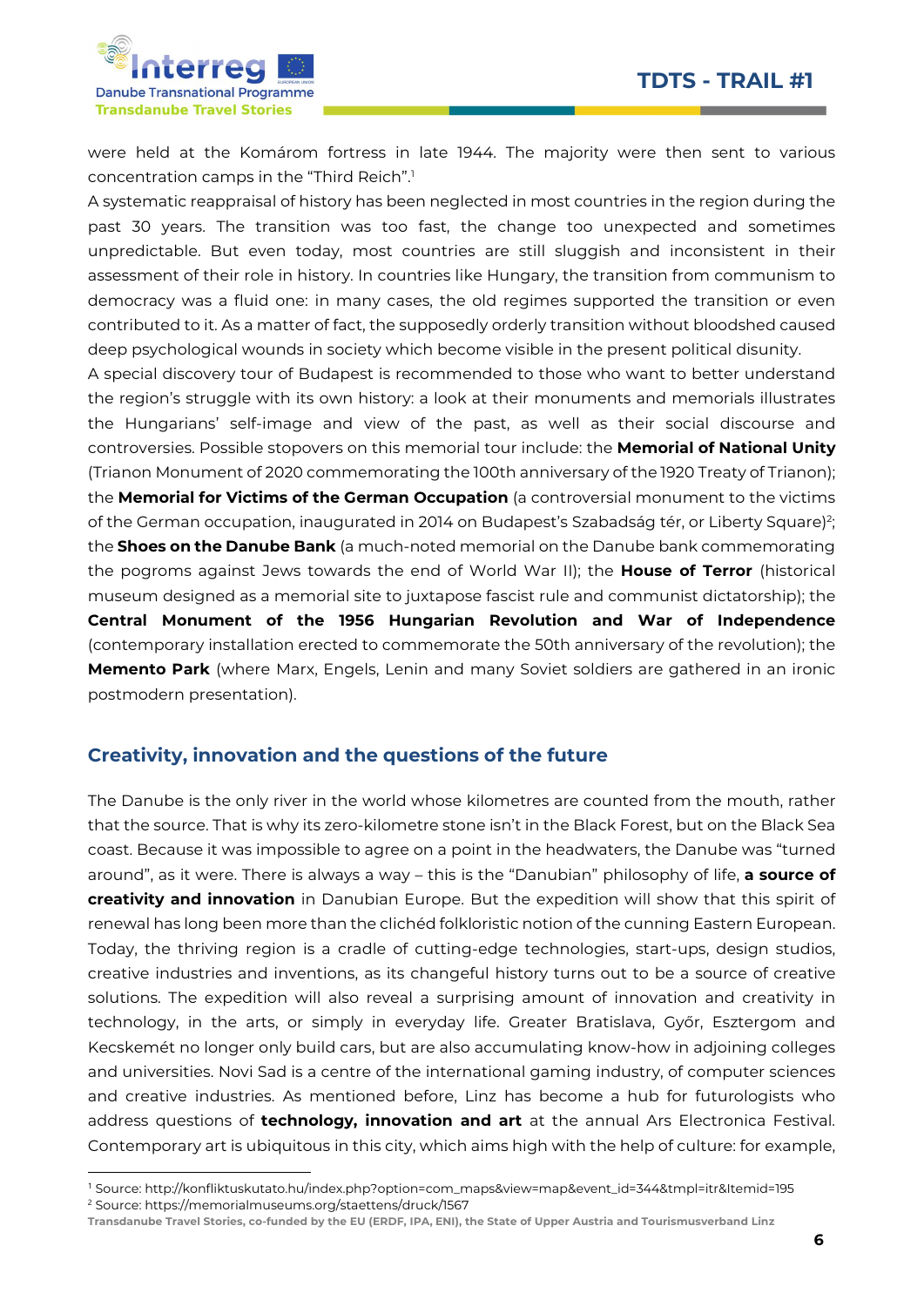

the annual Höhenrausch project is a brainchild of the 2009 Capital of Culture year. It is a unique, multi-part art trail on the rooftops of Linz and in the attics of the former Ursuline convent, which now houses the OK cenre of contemporary art.

New, creative places have mushroomed in many cities in the region, often in old industrial sites or decaying buildings converted for the purposes of art, culture and education. In Pécs, too, the creative power of contemporary art and the innovative power of sciences have joined forces. Examples include studios, contemporary galleries, the arts faculty in the Zsolnay Cultural Quarter, the new Szentágothai Research Centre, and the Kodály Concert Hall, whose acoustics and architecture are praised across all of Europe. The Zsolnay Cultural Quarter is also home to one of the most modern planetariums in the region. The Zsolnay Cultural Quarter project stood out as a beacon from numerous projects of the 2010 Capital of Culture year: the quarter was built on the completely preserved site of the Zsolnay Porcelain Manufactory, a fairytale world of colourful gingerbread buildings with turrets, chimneys and a myriad of figures mostly from the heyday of the factory, which supplied majolica decorations, roof ceramics and statues to the entire monarchy and far beyond at the turn of the 19th and 20th centuries.

In Novi Sad, as part of the district project "Cultural Stations", the Svilara cultural centre (former silk factory) and the former Egység hunting club are precursors of the 2022 Capital of Culture programme. The so-called China Quarter, which used to be an industrial zone with small workshops and businesses, is now an impressive haven of alternative culture. It's a place where you can smell evergreen rock'n'roll spirit and listen to emerging garage bands and established musicians from the region and beyond. Undergroud bars, studios, alternative concerts, quirky exhibitions, small festivals and lots of graffiti … an official part of the Capital of Culture project, the China Quarter will be relaunched as a cultural quarter with a new infrastructure, but familiar artists, bars and stages.<sup>3</sup>

## Separated, yet connected: contradictions and secrets

Perhaps you have read the Trieste author Claudio Magris's great Danube essay, an impressive and poetic description of "Central Europeannes" on the Danube. Perhaps you have also heard of the EU Strategy for the Danube Region, which has existed for a decade. And Richard von Weizsäcker famously said, referring to the East and West: "What belongs together will grow together." Important speeches, newspaper articles and poems regularly mention "the great European river", the "mother of Europe" even, i.e. the Danube as the very **definition of Europe**, alongside the Rhine. "Rhein" is a masculine German term representing the father. The austere, vigorous, Franco-Germanic river flows from south to north; it defines the west of the continent. "Donau", on the other hand, is a feminine German term denoting the mother. Flowing from west to east, the Danube is more emotional, troubled and multi-ethnic, representing the fluent transition of the continent to the east and beyond. The problem is that many interpret the relationship between Rhenish Europe and Danubian Europe as a fatal contrast, a great contradiction, when

-

Transdanube Travel Stories, co-funded by the EU (ERDF, IPA, ENI), the State of Upper Austria and Tourismusverband Linz

<sup>3</sup> Source: https://www.itinari.com/de/alternative-novi-sad-exploring-the-china-quarter-j4wl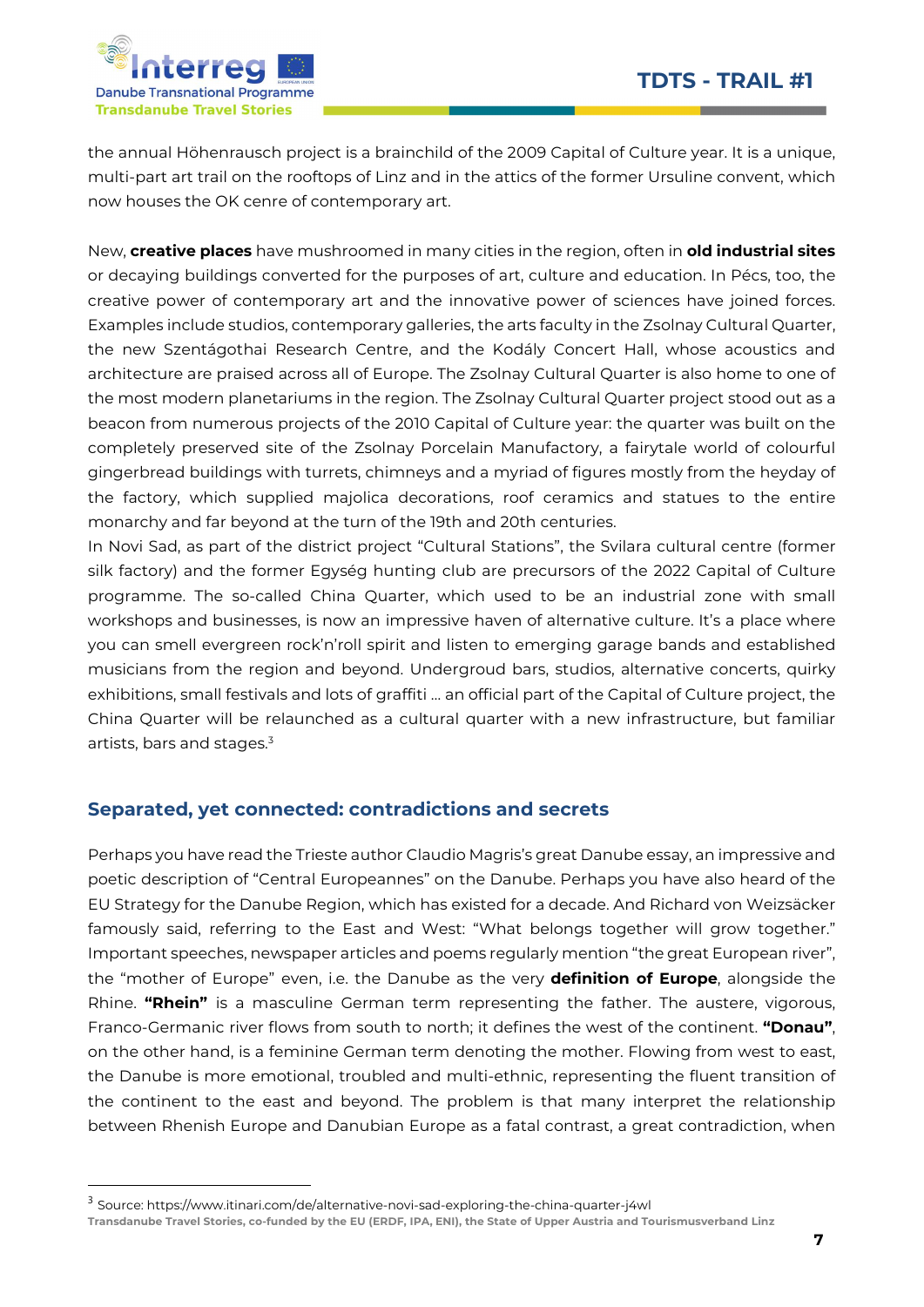

actually, for all their differences, they are more like Yin and Yang, i.e. two complementary sides of one Europe, with lots of separating, but also connecting elements.

Even the Danube itself has been a border and a bridge at the same time. The linguistic-cultural heterogeneity, constant movement and clashes on its riverbanks have made the Danube both a border and a connection. This contradiction is what makes the "other Europe" on the Danube so exciting, sometimes even mysterious. One and the same bridge would sometimes connect and sometimes separate entire systems, as the Nibelungen Bridge in Linz shows (more on this later on).

The two small towns of Komárom and Komárno were once one town, called Komorn in German. This was the birthplace of Theodor Körner (1873-1957), Austria's Federal President from 1951 to 1957. The division of Komorn was a consequence of the Treaty of Trianon of 1920, which is considered a national trauma by many Hungarians and still affects the historical and political discourse in the country today. The great powers did not succeed at the time in finding a compromise acceptable to all parties concerned. Through the Trianon decree, about two million Hungarians suddenly found themselves outside their own national borders – including in newly founded Czechoslovakia. The Slovak side of the river between Bratislava and Esztergom is still inhabited by a majority of Hungarians, including Komárno. The division was deep, because the border between the socialist brother states was as closely guarded as the Iron Curtain to the West. The political upheaval in 1989 made the border between Komárom and Komárno more permeable, and when Slovakia and Hungary entered the EU (2004) and later the Schengen Area (2007), a kind of "reunification" was achieved at European level without affecting the territorial integrity of the states.

Back in Roman times, there had been an important crossing at this spot of the Danube. Since 1892, the two districts/towns of Komárom and Komárno have been connected by the proud Elizabeth Bridge. To the west of the twin cities, a new road bridge was inaugurated in 2020, which has further strengthened connections and improved exchange.

Another symbolic bridge is the Mária Valéria Bridge, which connects Esztergom with Štúrovo in Slovakia. About 13,000 people live in Štúrovo, or Párkány in Hungarian, the majority of whom use Hungarian as a mother tongue but are bilingual nonetheless. People in Štúrovo claim that they have the better view of the basilica in Esztergom, which is true. The bridge was built in 1895 and blown up in 1944, but in spite of the fact that it crossed the border between the two "friendly" socialist countries of Czechoslovakia and Hungary, the bridge was not re-erected until 2001. Instead, the piers protruded from the Danube for 57 years as a reminder of World War II.

There is a project in Štúrovo that reflects the history of this bridge in a loving, cosmopolitan, and very creative way: the "Bridge Guard Residential Art" project. The bridge guard's former residence now hosts artists from all over the world, offering them an opportunity to be creative in a multicultural, historic place by the mighty Danube. The scheme was initiated by Karol Frühauf, a Swiss from Štúrovo, and his wife. The same goes for the annual AquaPhone festival, which uses artistic means to commemmorate a touching story from Europe's dark, communist era: by the early 1950s, the bridge between Štúrovo and Esztergom had already been destroyed. It was virtually impossible to meet or get in touch with relatives or friends from the other side of the Danube. And yet people went down to the river on windless evenings to talk to each other, since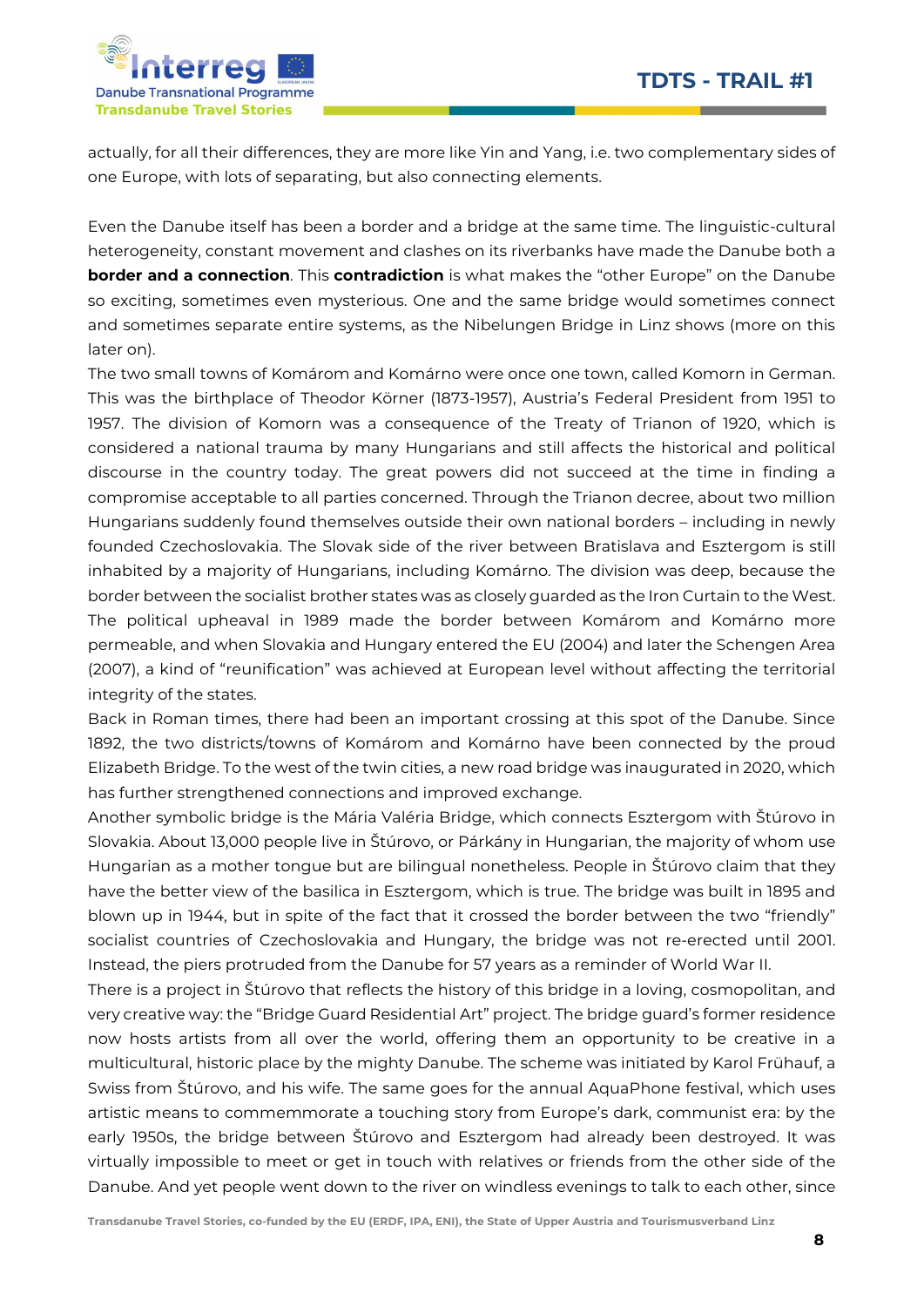

the water carried their short, often encoded messages to the other riverbank half a kilometre away. Every year, the small AquaPhone performance festival refers to this phenomenon. It honours all fates whose secrets were once handed over to the Danube, as well as the human desire to talk to each other and people's ingenuity in overcoming borders and distances under difficult conditions.<sup>4</sup>

Exactly 22 years ago, the city of Novi Sad lost all its Danube bridges overnight when NATO forces intervened in the Kosovo war, flying thousands of sorties until early summer. In the process, many targets in Belgrade, such as the TV tower or the Ministry of Defence, were specifically bombed, while in Novi Sad the bridges across the Danube were destroyed. What symbolism! The Europewide debate about the necessity of the bombing raids is still going on today. In 2016, 17 years after the bombing, Novi Sad was selected to be the 2021 European Capital of Culture. The motto of the city's bid for the prestigious title was "For New Bridges", and it did indeed convince the European jury with its concept of promoting "the reintegration of the city and Serbia into the cultural life of Europe through the dialogue of cultures". The Capital of Culture aims high: it wants to rebuild the bridges, reinvigorate the city's multicultural tradition, and restore the European affiliation both locally and across Europe.

## Unique worldwide – diversity of cultures and nature

The natural Danube landscape is known for its biodiversity - just think of the numerous reserves and national parks. There is also a unique cultural diversity. The Danube is unrivalled in Europe (and across the world) in terms of its diversity of co-existing ethnicities, cultures, languages, denominations and scripts. Like no other river, it stands for the oft-cited diversity of our continent, which is also its "unique selling proposition". At times, its cultures were at enmity with each other, and they still don't always get along, but they have always depended on each other. Ultimately no power, none of the nations prevailed permanently, or managed to rule for long. And so the many small languages and cultures "romp around" their **mother, the Danube**, like children, and there is always some quarrel and competition going on between them, although their individual identities merge. Jews, Germans, Roma, Lipovans, Chocats, Szeklers, Csangos … all of these are more or less well-known cultures, languages and dialects in the Danube region practiced by Slovaks, Hungarians, Croats, Romanians, etc. and making up the diversity of Danubian Europe. Let us hope that they will last for a long time, because small ethnic groups, languages and dialects are just as endangered as biological diversity is in some places.

The diversity of Bratislava is currently being rediscovered. Various layers of the city's history – its German, Austrian, and Hungarian character from the 19th century – are becoming more and more interesting to its old and new inhabitants. "Many realise", notes author Michal Hvorecky, "that this is us. This is our heritage, after all, and our heritage is not a disadvantage, but an advantage. Our Jewish heritage, too, since large parts of the city used to be Jewish. What of all this are we?" Accordingly, there are thematic city walks on offer, such as "Traces of our Jewish Past" or "Traces of our Hungarian Past". It's a bit like the local cuisine: a very successful and

-

<sup>4</sup> Source: http://www.aquaphone.org/2019\_de.php

Transdanube Travel Stories, co-funded by the EU (ERDF, IPA, ENI), the State of Upper Austria and Tourismusverband Linz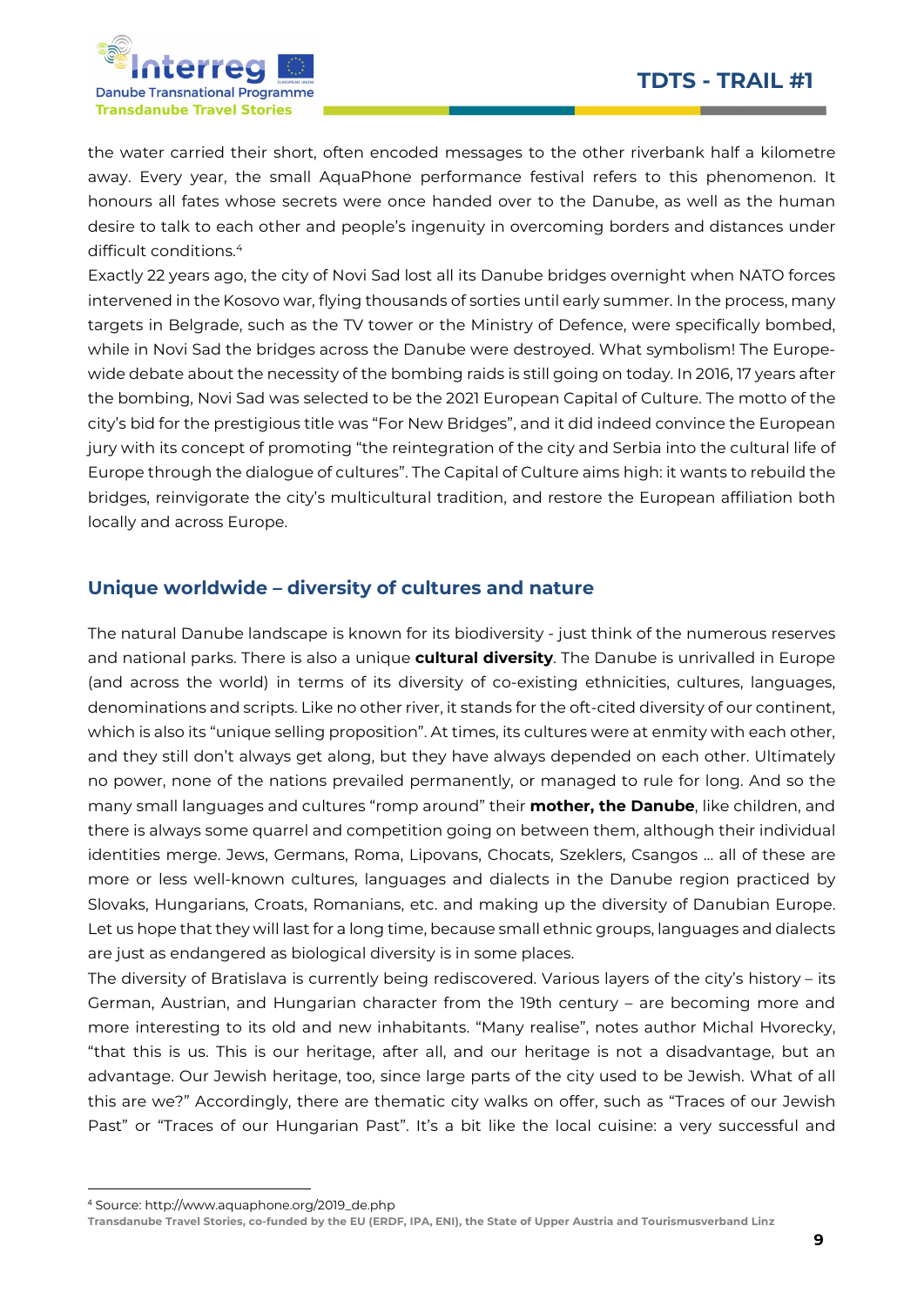

-

balanced mixture of different influences. Just like the Danube's waters flow together from so many different tributaries, the cuisine is composed from the overall culture of this region.<sup>5</sup>

The cuisine of the Slovak capital is as Central European as its history. Food in Bratislava is Central European food. Differences testify to the great variety, rather than the contrast. No wonder that certain dishes from Vienna to Lviv or from Bratislava to Ruse exist in different variations, with different names and slightly different spices.

In Pécs, too, cultural diversity is reflected in the cuisine: the Krédli inn offers specialities from the German (or "Swabian") minority in the Pécs region, and the "flat restaurant" Kóstolda (which roughly translates to "Tastery") is one of a kind: in a flat, Romani women have set up a small restaurant where they prepare Roma specialities. A conversation with the cooks is included in the visit!

In search of Danubian diversity, a trip to the next Romanian European Capital of Culture, Timişoara, is also worthwhile. This city - just like Novi Sad – looks back on centuries of multiethnicity and multilingualism. Even today, Timişoara has three state theatres: a Romanian, a German and a Hungarian theatre - a clear proof of European coexistence in the Danube region. The numerous minorities never had an easy life along the Danube. And what does "minority" mean, anyway? Jewish culture had been omnipresent in the Danube region since time immemorial when the incipient heyday of Judaism came to a tragic end with World War II. Nevertheless, the preservation of Jewish traditions, even the development of a new, active, selfconfident Jewish life in cities like Vienna or Budapest clearly gives hope. The streetscape in Vienna's Leopoldstadt or the cultural, religious and culinary life in Budapest's Jewish Quarter are a good case in point.

Living together with the scattered groups of Romani and Sinti people is also an inherent part of the Danube region. Their share of the population in Romania, Bulgaria, Serbia, Slovakia and Hungary is significant, but their participation in public life and decision-making mechanisms is dwindling. For many Romani families, everyday life consists of poverty and exclusion. They have been waiting for centuries for integration and a productive, promising coexistence. That is why it is important to look at positive examples in the region that not only give hope but should be seen as best practice for neighbouring countries. Examples include be the Ghandi High School, a model school in Pécs; the promotion of talent through scholarship schemes like those of the famous musician Ferenc Snétberger; the art and culture initiatives in several countries; and smaller successes achieved through individual efforts, such as the flat restaurant already mentioned. In the media, the misfortune of the Romani and Sinti is always impressively thematised, but Danubian Europe now also stands for many small, local initiatives. Granted, a lot more needs to be done, but we also need to acknowledge existing initiatives!

<sup>&</sup>lt;sup>5</sup> This paragraph including the quotations of Michal Hvorecky are partly based on: Márton Méhes: Mitteleuropäisches Menü in der Staubigen Bastei. Ein Tischgespräch mit Michal Hvorecký in Bratislava. In: Kulturführer Mitteleuropa 2016, Institute for the Danube Region and Central Europe, Vienna

Transdanube Travel Stories, co-funded by the EU (ERDF, IPA, ENI), the State of Upper Austria and Tourismusverband Linz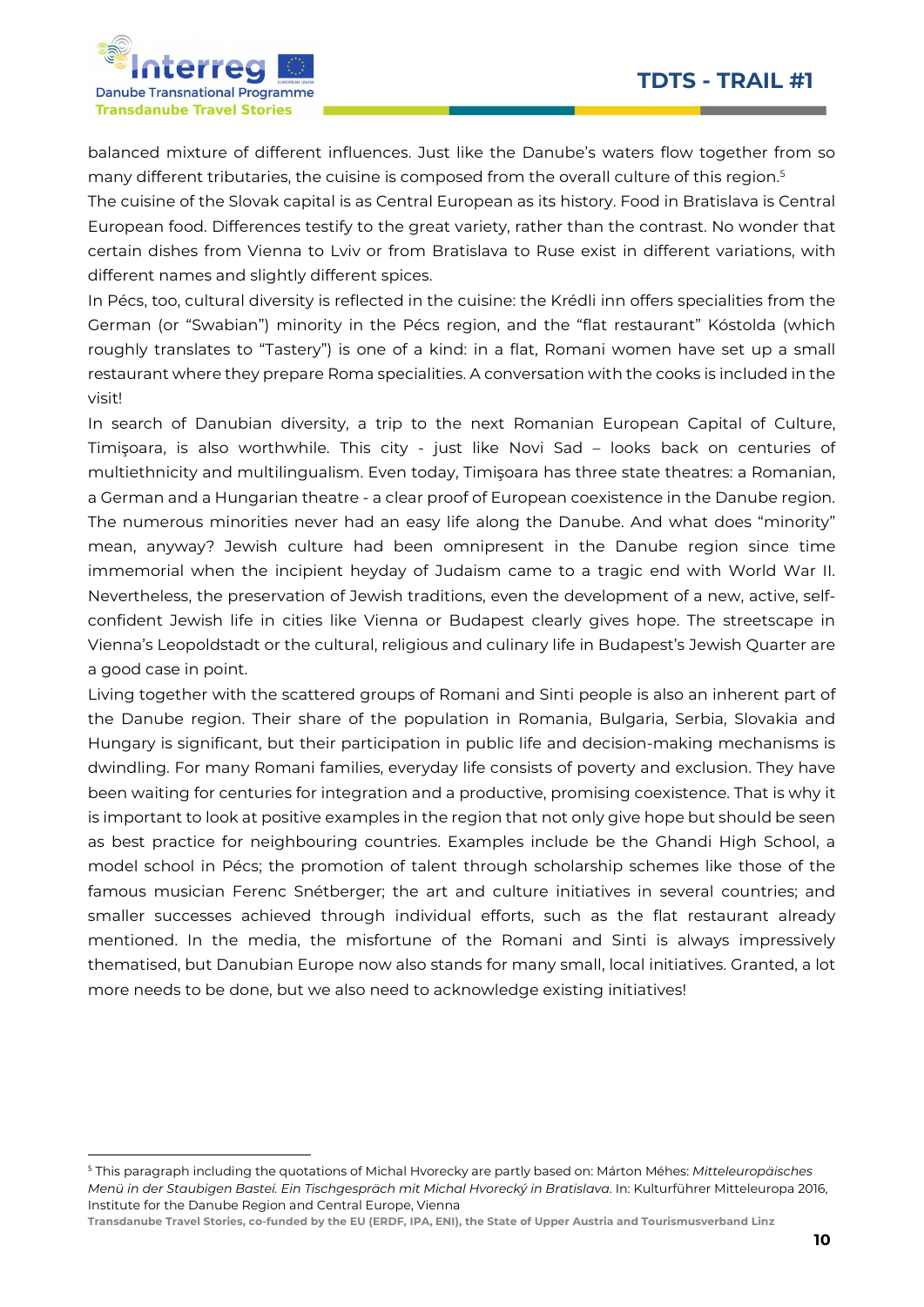

# APPENDIX – Trail destinations & points of interest

Our project partners suggested destinations for the route, which were then supplemented by the author's own suggestions. The final list of selected destinations is marked in bold in the following list. All these cities represent several aspects of the present narrative. The author suggests visiting additional points of interest along the route between the cities, since they illustrate certain thematic aspects of the trail. Some of them stand for lesser-known, hidden places that want to be discovered.



Linz – Mauthausen - Krems - Zwentendorf – Bratislava – Čunovo – Sopron – Mosonmagyaróvár – Komárom/Komárno – Esztergom/Štúrovo – Visegrád – Szentendre – Budapest – Dunaújváros – Paks - Mohács – Pécs – Vukovar – "Liberland" – Novi Sad – Timişoara

## Linz (AT) From the Cultural Capital of the Führer to the European Capital of **Culture**

Connections: European Capital of Culture, UNESCO City of Media Arts Labels: upheaval/transformation, ups and downs of the 20th century, innovation/questions of the future

"Linz changes" was the motto of the European Capital of Culture Linz 09: the city on the Danube has made the great leap from the gloomy past of Nazism and grey industrial plants to becoming an innovative and creative future. European history is reflected in a single structure, the Nibelungen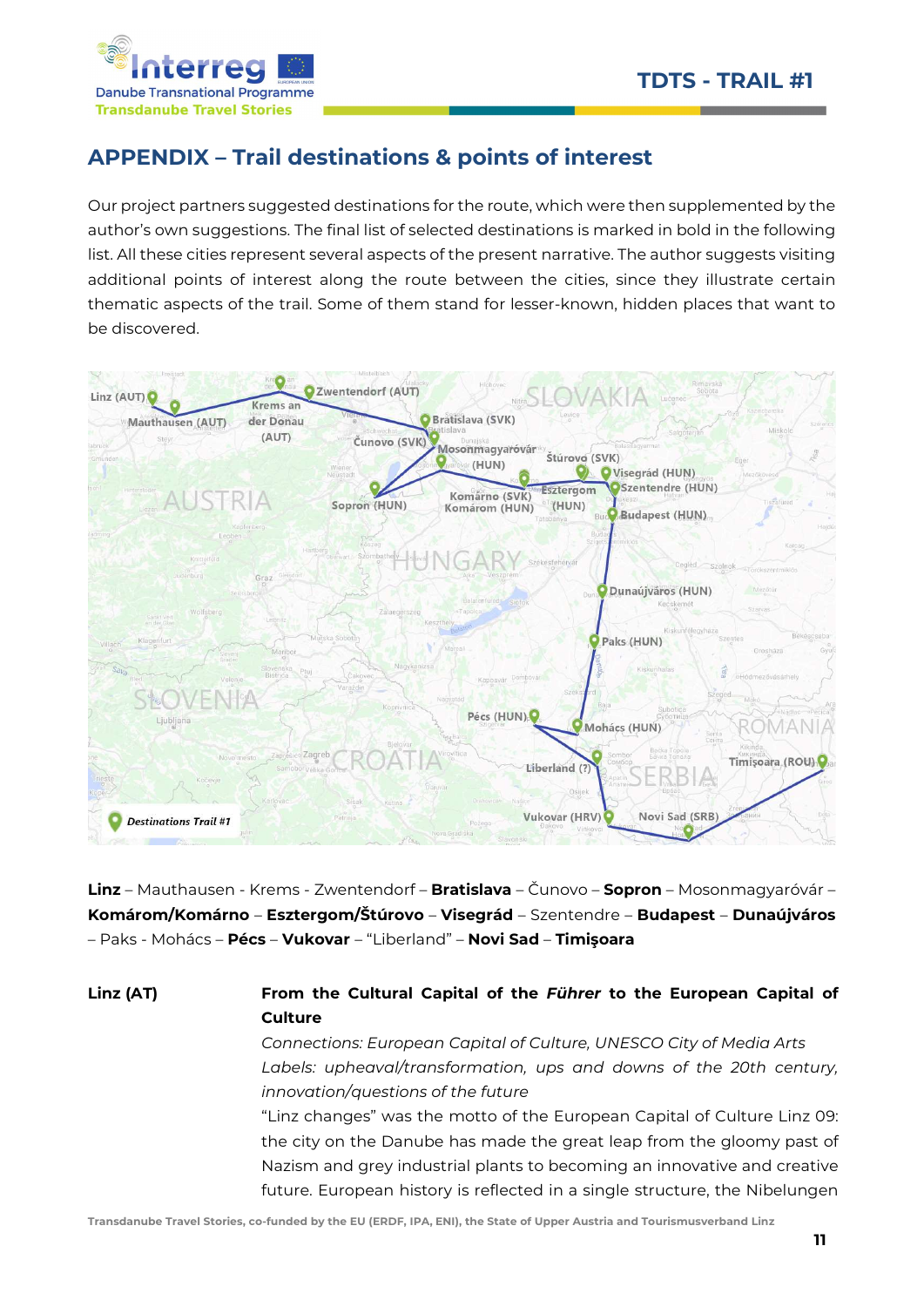Report Follows Construction Construction



|                           | Bridge. Completed in 1940 as the bridge of the "Führer city", it separated       |
|---------------------------|----------------------------------------------------------------------------------|
|                           | occupation zones after the end of the war. Borders have always been              |
|                           | crossed in Linz - and they still are, now that the city attracts creative,       |
|                           | experimental and enterprising people. The Ars Electronica Center and             |
|                           | Festival are just two cases in point.                                            |
| Mauthausen (AT) -         | Today, the Mauthausen Concentration Camp memorial is a European place            |
| <b>Krems</b><br>(AT)<br>- | of remembrance and historical-political education.                               |
| <b>Zwentendorf (AT)</b>   | Located in the heart of the picturesque Wachau region, Krems has                 |
|                           | developed into an international centre of culture and education on the           |
|                           | Danube (Danube University, Kunstmeile Krems, Caricature Museum).                 |
|                           | The small village of Zwentendorf on the Danube is known for the only             |
|                           | nuclear power plant in Europe that was completed but never put into              |
|                           | operation. Guided tours are offered at the plant, which is a perfect place for   |
|                           | reflecting on civil engagement, democracy and sustainability in Europe.          |
| <b>Bratislava (SK)</b>    | <b>Little-big Central Europe</b>                                                 |
|                           | Connection: project "Danube Pearls"                                              |
|                           | Labels: unique diversity, upheaval/transformation                                |
|                           | Bratislava exemplifies the European transformation over the centuries: it        |
|                           | was a coronation city of Hungarian kings in the monarchy era; it saw             |
|                           | various stages of the Czechoslovak state materialise; since 1993, it has been    |
|                           | the capital of independent Slovakia, where the economy is booming and            |
|                           | growing faster than in many other regions of "old" Western Europe.               |
|                           | Bratislava's inhabitants are rediscovering the historical diversity of the city: |
|                           | they are realising that the Jewish and Hungarian heritage is part of them.       |
|                           | The cuisine is Central European, with many minor variations of dishes            |
|                           | created along the Danube.                                                        |
| Čunovo (SK)               | The Danubiana Meulensteen Museum is located on the peninsular end of             |
|                           | a Danube embankment and is the first private museum of modern art in             |
|                           | Slovakia.                                                                        |
| Sopron (HU)               | Pan-European Picnic at the Gateway to Freedom                                    |
|                           | <b>Connection: European Heritage Sites</b>                                       |
|                           | Labels: pendulum between East and West; ups and downs of the 20th                |
|                           | century; separate yet connected                                                  |
|                           | The international cycle route Iron Curtain Trail - EuroVelo 13 runs along the    |
|                           | former Iron Curtain, which divided Europe into East and West for half a          |
|                           | century. The site of the so-called Pan-European Picnic of 1989 on the            |
|                           | Austro-Hungarian border near Sopron is now a European Heritage Site. It          |
|                           | commemorates a turning point in the historic transition year of 1989.            |
|                           | During the peace demonstration, some 700 GDR refugees crossed a                  |
|                           | border gate into Austria. The memorial park is ideal for meetings with           |
|                           | contemporary witnesses, many of whom continue to live in Sopron.                 |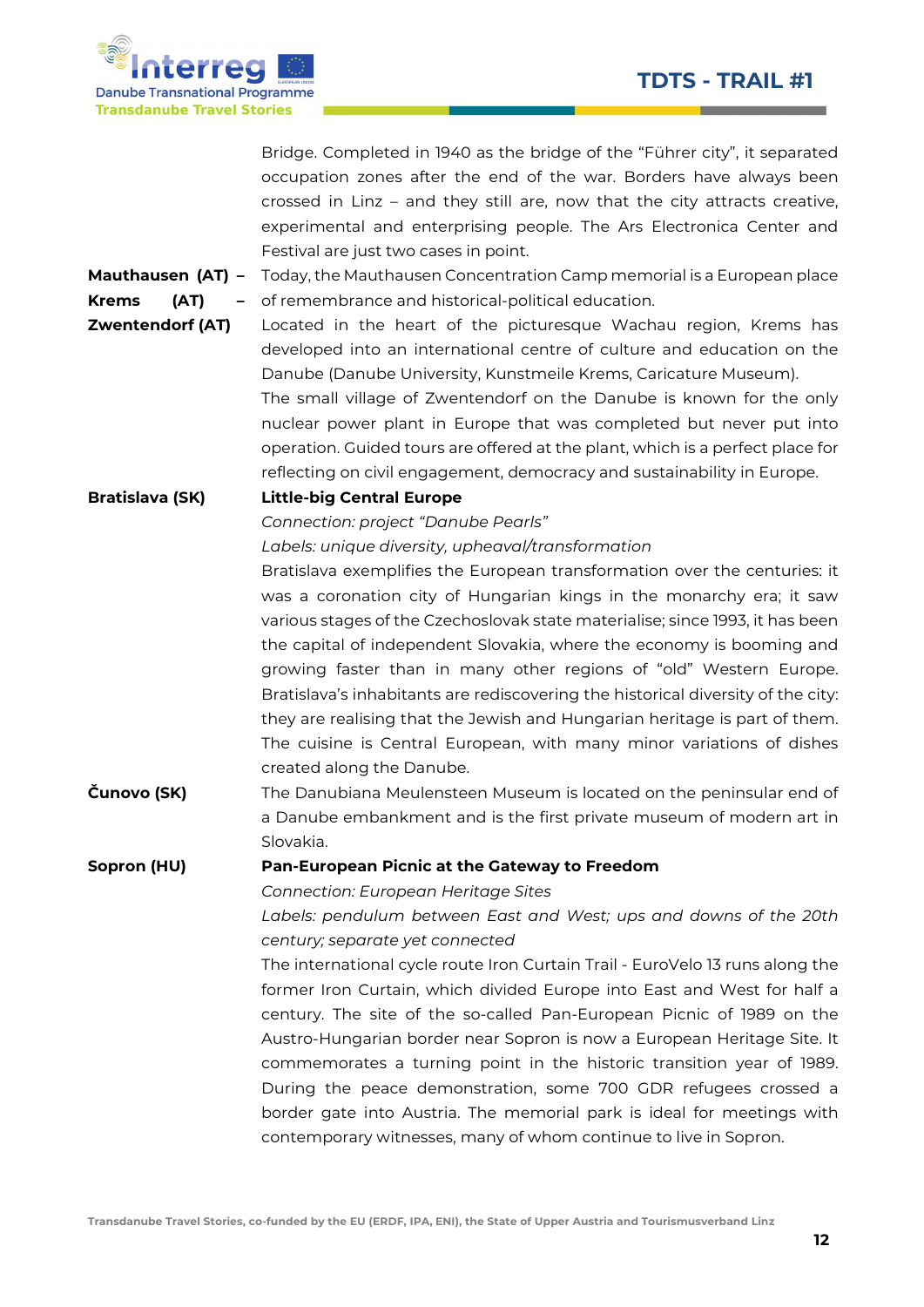

| Mosonmagyaróvár<br>(HU)       | Innovation and technology for young and old visitors at the FUTURA<br>Interactive Science Adventure Centre.                                                                                                                                                                                                                                                                                                                                                                                                                                   |
|-------------------------------|-----------------------------------------------------------------------------------------------------------------------------------------------------------------------------------------------------------------------------------------------------------------------------------------------------------------------------------------------------------------------------------------------------------------------------------------------------------------------------------------------------------------------------------------------|
| Komárom (HU)/<br>Komárno (SK) | The Danube divides, the Danube connects<br>Labels: ups and downs of the 20th century, separate yet connected<br>The districts on the two banks of the Danube were separated in 1920 but<br>were re-united in the course of the European unification. The newest<br>Danube bridge was opened here in 2020. The two spectacular fortresses of<br>Komárom tell of bright and dark chapters in the European history: the Star<br>Fortress was a particularly sad site of the Roma Holocaust towards the end<br>of World War II.                   |
| Esztergom (HU)/               | The voice of the Danube is the voice of the people                                                                                                                                                                                                                                                                                                                                                                                                                                                                                            |
| Štúrovo (SK)                  | Labels: ups and downs of the 20th century, separate yet connected,<br>innovation/questions of the future<br>The Hungarian King Stephen I was born and later crowned in Esztergom.<br>His policies brought Hungary closer to the Christian Western world. You<br>can reach Štúrovo in Slovakia via the Mária Valéria Bridge, which was                                                                                                                                                                                                         |
|                               | rebuilt in 2001. The former bridge keeper's house is now an international<br>artist residence. The annual AquaPhone festival recalls the voices of people<br>who communicated across the water in times of separation. The inclusive<br>Danube Museum in Esztergom brings together human, scientific and<br>technical knowledge.                                                                                                                                                                                                              |
| Visegrád (HU)                 | <b>Central European alliance with a vision?</b>                                                                                                                                                                                                                                                                                                                                                                                                                                                                                               |
|                               | Labels: pendulum between East and West, upheaval/transformation,<br>unique diversity<br>In 1991, the Visegrád Group was formed here, which today includes Poland,<br>the Czech Republic, Slovakia and Hungary. The cooperation dates back to<br>a summit meeting of the Polish, Bohemian and Hungarian kings in 1335.<br>Visegrád Castle offers a magnificent panorama of the Danube Bend - a<br>perfect place to learn more about the "V4" and reflect on its future role.                                                                   |
| <b>Szentendre (HU)</b>        | Connection: European Heritage Site<br>historically<br>picturesque<br>small<br>town<br>exemplifying<br>developed<br>A<br>multiculturalism and multiconfessionalism, and boasting numerous small<br>galleries and studios.                                                                                                                                                                                                                                                                                                                      |
| <b>Budapest (HU)</b>          | Where there is truth, there is poetry? Monuments tell their stories<br>Connections: European Jewish Heritage Cultural Route, European<br>Heritage Sites, UNESCO World Heritage Site, UNESCO City of Design<br>Labels: upheaval/transformation, ups and downs of the 20th century,<br>innovation/questions of the future<br>Coming to terms with the past is a major challenge for the whole of<br>Danubian Europe. Budapest's memorials and monuments offer their<br>version of historic traumas and glorious moments. The Treaty of Trianon, |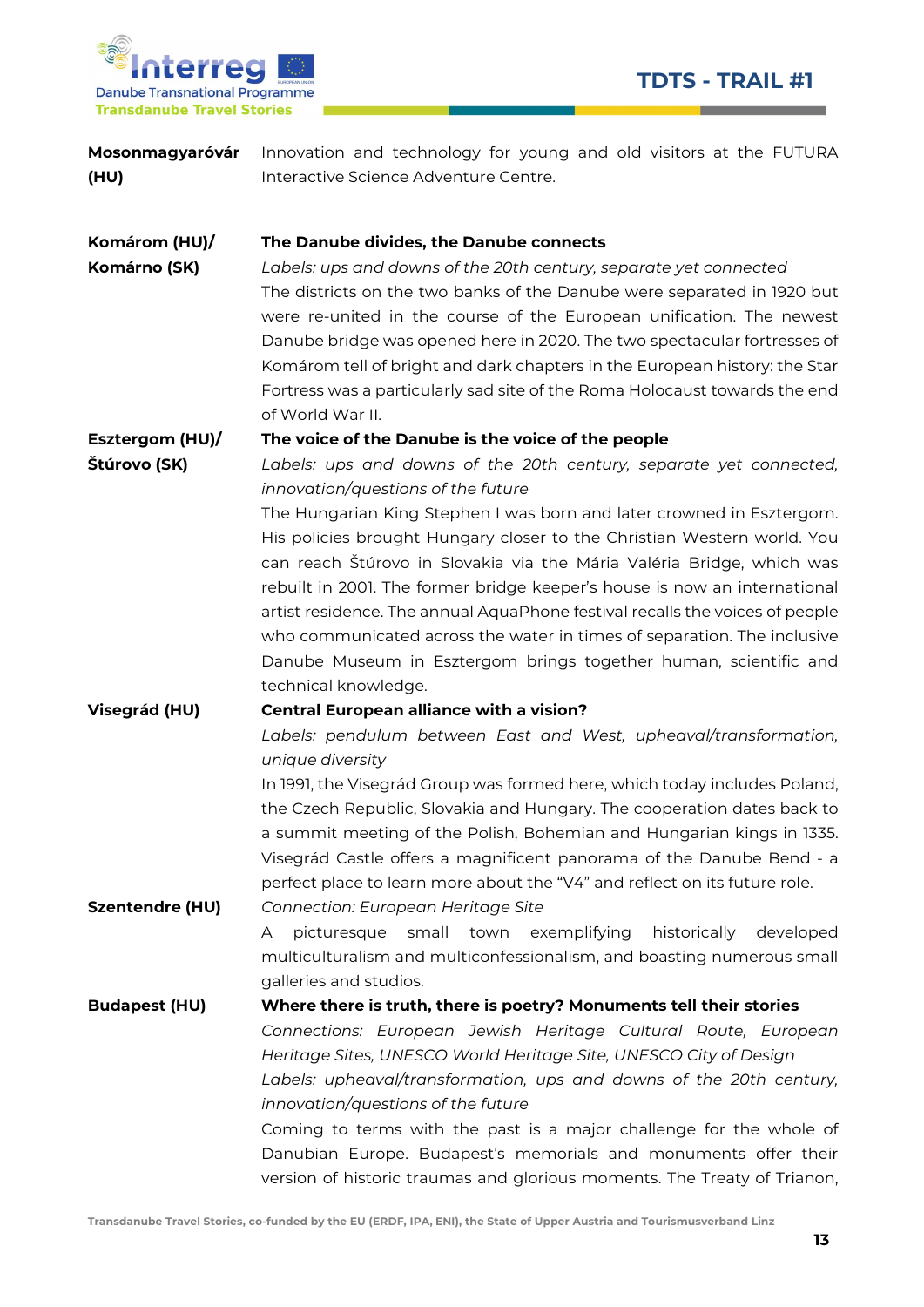Report Follows Construction



-

|                     | occupation, revolutions, persecution, massacres, fascism and communism              |
|---------------------|-------------------------------------------------------------------------------------|
|                     | are retold and reinterpreted, but are often perceived very differently.             |
|                     | Budapest is now a vibrant, diverse European metropolis where many                   |
|                     | cultures live together in peace. This is exemplified by its thriving Jewish         |
|                     | community and by the way it deals with its Jewish cultural heritage.                |
| Dunaújváros (HU)    | Stalin's iron monster in the forest                                                 |
|                     | Labels: pendulum between East and West, ups and downs of the 20th                   |
|                     | century, upheaval/transformation                                                    |
|                     | The construction of "Stalin City" (Sztálinváros, now Dunaújváros) was very          |
|                     | much in the spirit of communist planned cities built in Eastern Europe              |
|                     | alongside a new industrial plant. Our discovery tour of socialist realist           |
|                     | architecture ends in the forest, where the former open-air exhibition of the        |
|                     | iron combine "presents" abandoned industrial colossi of the ironworks. <sup>6</sup> |
| Paks (HU) - Mohács  | The Paks nuclear power plant, a functioning counterpart to Zwentendorf,             |
| (HU)                | addresses questions of sustainability in the Danube region.                         |
|                     | A battle that was lost in this place 500 years ago is a major Hungarian             |
|                     | trauma and European drama. How does remembrance culture work here                   |
|                     | today?                                                                              |
| Pécs (HU)           | Kiss awake two thousand years of European history                                   |
|                     | Connection: Roman Emperors Wine Route, UNESCO World Heritage Site,                  |
|                     | European Capital of Culture 2010                                                    |
|                     | Labels: upheaval/transformation, pendulum between East and West,                    |
|                     | unique diversity                                                                    |
|                     | Roman catacombs, Ottoman mosques, traces of the Renaissance,                        |
|                     | Habsburg architecture, Bauhaus and socialist modernism: Pécs is a                   |
|                     | (Central) European microcosm. The 2010 Capital of Culture programme                 |
|                     | brought a concert hall with multi-award-winning architecture and                    |
|                     | acoustics, but above all the resurrection of the Zsolnay Porcelain                  |
|                     | Manufactory, a fairytale world of colourful gingerbread buildings with              |
|                     | turrets, chimneys and a myriad of figures.                                          |
| <b>Vukovar (HR)</b> | Between war wounds and future prospects                                             |
|                     | Connection: Transdanube Pearls project                                              |
|                     | Labels: ups and downs of the 20th century, upheaval/transformation                  |
|                     | Vukovar must not be reduced to the war, even if the city with its significant       |
|                     | water tower, which was shot to pieces and later rebuilt, is a memento of            |
|                     | the Yugoslav Wars. In the meantime, Vukovar has reinvented itself                   |
|                     | completely, boasting lots of culture from the Stone Age to contemporary             |
|                     | art. The Vukovar Film Festival is dedicated to new productions from the             |
|                     | Danube region.                                                                      |

<sup>6</sup> Read more here: Gábor Tenczer: Aus Stalinstadt in den Zauberwald. In: Kulturführer Mitteleuropa 2018, Institute for the Danube Region and Central Europe, Vienna

Transdanube Travel Stories, co-funded by the EU (ERDF, IPA, ENI), the State of Upper Austria and Tourismusverband Linz